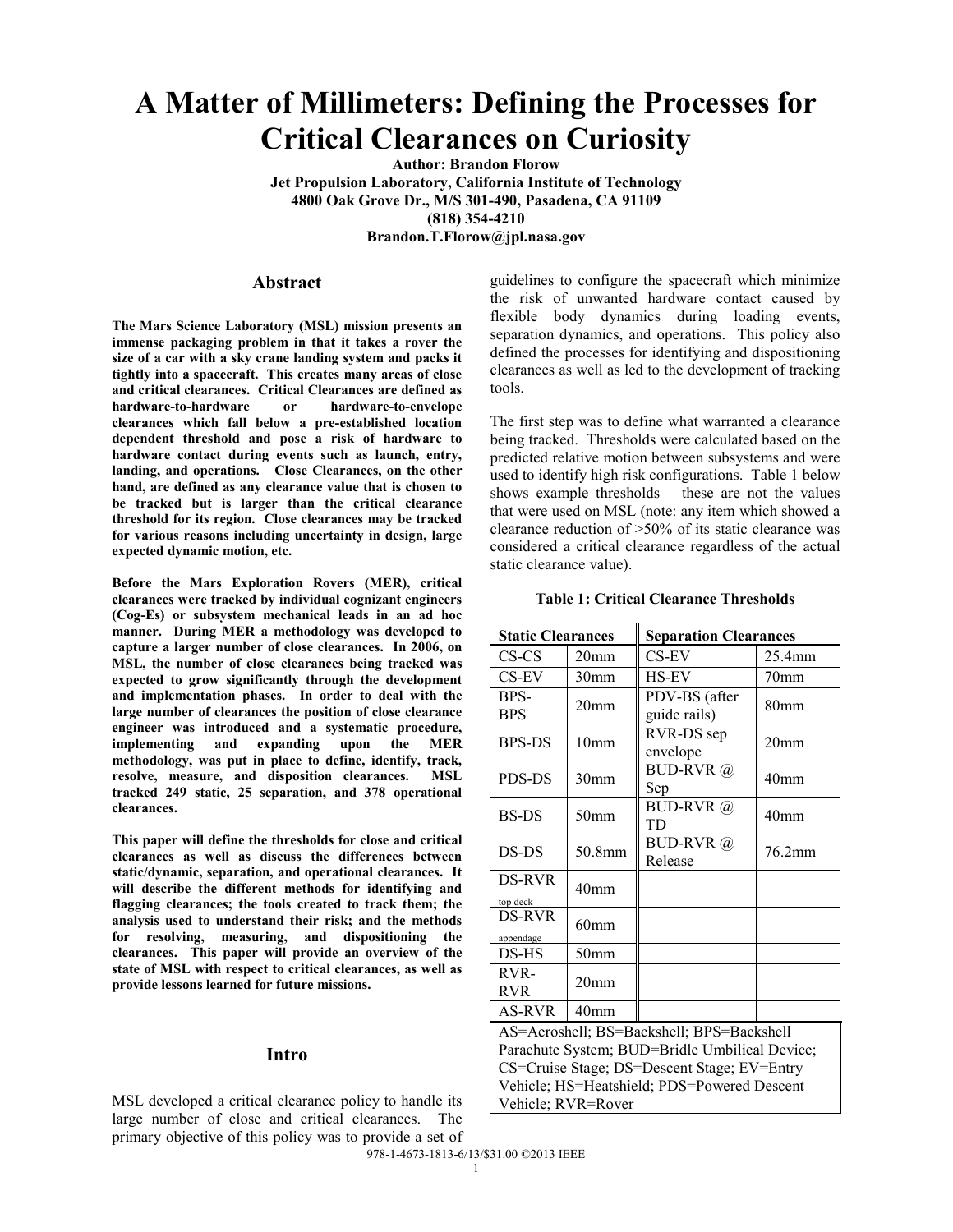A system to highlight the amount of risk each clearance<br>posed was then developed. This consisted of a posed was then developed. numbering system combined with a color coding system to easily identify the highest risks of hardware to hardware contact. With over 650 total clearances being tracked it was important to focus on the highest risks to systematically disposition all clearances. This system is described in Table 2 below.

| Criticality<br><b>Number</b> | <b>Definition</b>                                                             | Example*         |
|------------------------------|-------------------------------------------------------------------------------|------------------|
| $\mathbf{0}$                 | Above the criticality threshold                                               | $>25.4$ mm       |
|                              | Between 2/3 of the criticality threshold and the criticality threshold        | $16.9 - 25.4$ mm |
| $\overline{2}$               | Between 1/3 of the criticality threshold and 2/3 of the criticality threshold | $8.5 - 16.9$ mm  |
|                              | Between interference and 1/3 of the criticality threshold                     | $0 - 8.5$ mm     |
|                              | Interference                                                                  | 0 <sub>mm</sub>  |
|                              | *Example based on a threshold of 25.4mm                                       |                  |

The processes for identifying, tracking, and dispositioning static/dynamic, separation, and operational close clearances are described in the following sections

## **Static/Dynamic Clearances**

Static clearances were focused on early in the design phase. These are clearances between two subsystems that are in close proximity to each other. Static clearances helped to define design envelopes and indentified where subsystem Cog-Es needed more interaction with one another. Dynamic clearances, on the other hand, came into focus a little later in the design phase. Using the list of static clearances being tracked, dynamic clearances added further information that as to the level of risk between hardware in close proximity. While these are two different types of clearances, they were tracked together as they both contribute to the overall risk of a particular clearance.

#### *Process*

There were a few different ways of identifying close and critical clearances. First, each Cog-E was responsible for identifying any critical clearance to their hardware and bringing it to the attention of the close clearance engineer as well as the mechanical lead for that system. Second, the close clearance engineer spent hours with the MSL CAD model looking for possible issues. These issues were then brought to the attention of the Cog-Es involved to see what the impact was and decide whether they needed to be tracked. The third way to identify close clearances was to examine the

hardware during fabrication/assembly. This method helped to capture any clearances that were missed by the other methods, and caught issues caused by assembly tolerances, hardware not matching the CAD model exactly, and areas not well defined in the model (i.e. prop lines, cabling, blanketing, etc.).

The close clearance engineer was responsible for tracking all of these clearances. A tracking tool was created to easily identify the highest risk clearances and to display a myriad of information. This tracking tool, used for static/dynamic clearances, was an excel spreadsheet with a variety of relevant information to help qualify these clearances. Every clearance was given a 3 digit ID number for easy tracking and was grouped according to the threshold table above (Table 1). Each item included a description to easily identify what hardware was involved. A criticality level was assigned as explained above. The nominal clearance as measured in the CAD model was recorded. Clearance losses due to assembly tolerance, backlash, and launch and entry loads were calculated to get the final clearance value. The actual as-measured clearance (on the flight vehicle) was recorded along with the date of measurement and the procedure number. And the dates that the clearance was first submitted, updated, and closed (along with who approved the closure and why) were also included. This tracking tool was regularly updated and put on a MSL project shared sight and a link was provided next to each clearance to bring up a screenshot of the area in question.

During the tracking phase the close clearance engineer measured (in the CAD model) and reported the top risks to the mechanical leads each week until the clearance was dispositioned. The mechanical leads and the close clearance engineer would work with the Cog-Es to either redesign the affected hardware or analyze it enough to prove that it was an acceptable risk. All critical clearances were presented for PDR and CDR.

During assembly (ATLO) all critical clearances with a criticality of 3, a dynamic clearance loss greater than 50%, or in an area of special interest were measured on the flight vehicle. Measurements were made mostly using tools such as feeler gauges/pins, T-gauges, go/nogo gauges, etc., however, laser metrology was used in areas where there was no physical access. Procedures were generated to verify the measurements. A list was created to track all of the measurements made during ATLO and each measurement was signed off by the close clearance engineer, the mechanical leads for the systems involved, and the ATLO mechanical lead as a part of the close out procedures.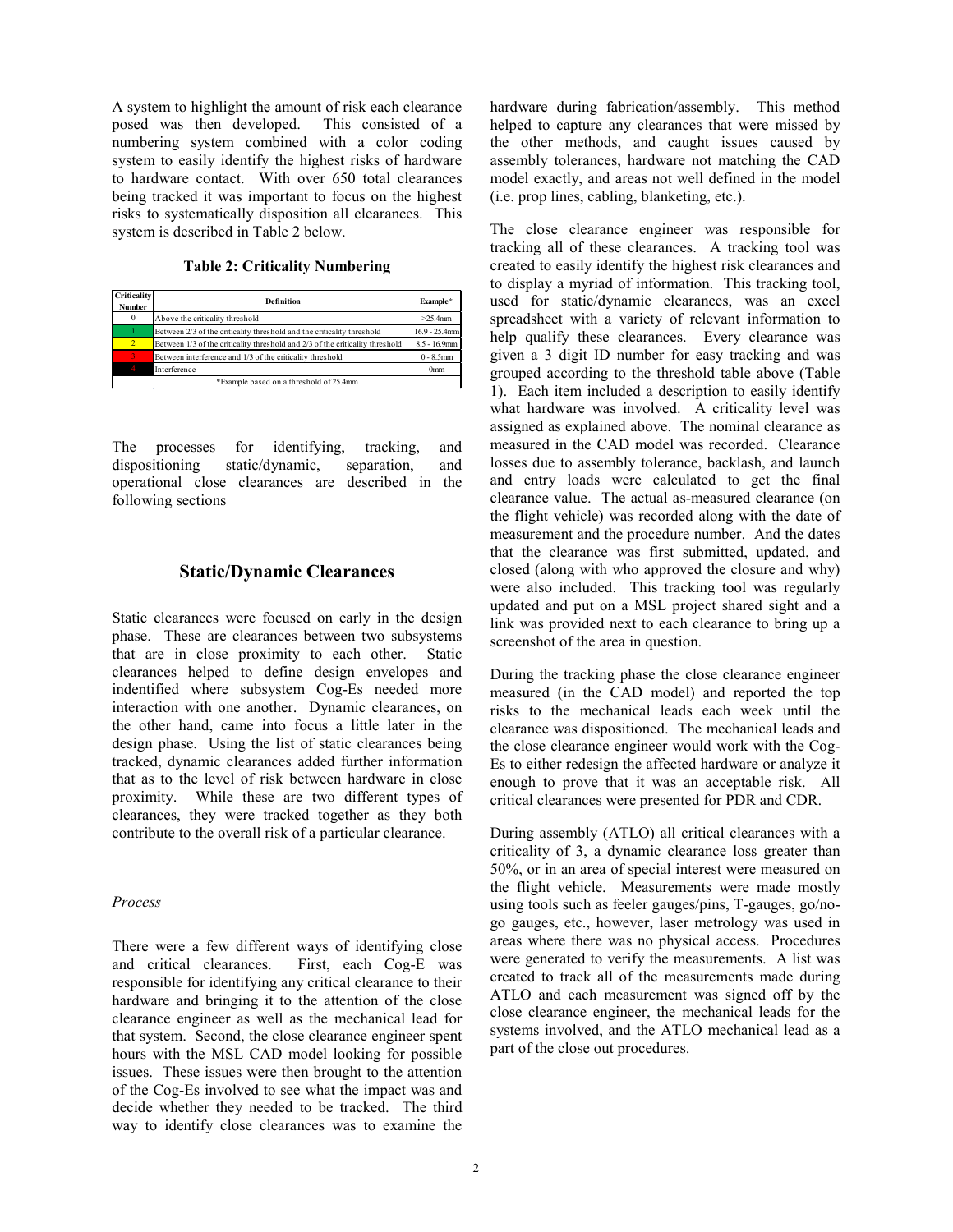## *Dynamic Analysis*

Dynamic analysis was performed for both launch and entry loads. All clearances with a criticality 3 (unless negligible motion was expected) as well as all clearances with high expected clearance loss regardless of criticality rating were analyzed. The analysis was performed using a finite element model (FEM) with specific clearance items coded in with "feeler gauges" to measure relative displacement.

For each point of interest, a pair of nodes was defined in the spacecraft coordinate frame by the close clearance engineer. These nodes represented the closest approach between two pieces of hardware as modeled in CAD. Rigid body elements (RBE) were used to attach these nodes to their respective components. Relative displacement gauges – basically elements with no mass – were attached to each node to measure the clearance loss. See Figure 1 below as an example (RBE's are shown in yellow and the relative displacement gauge is in red).



**Figure 1: Example of a clearance coded into the FEM (left) compared to the clearance as seen in the CAD model (right)**

# **Separations**

Separations in most areas were handled similarly to the static/dynamic clearances. The same tracking tool was used with separation clearances getting an "S" in front of the three digit ID number; and the CAD model was used to identify clearances.

Two areas were found to have issues; CS-EV and DS-RVR. Nominal measurements were made in the CAD model and high risk clearances were measured on the hardware. Clearance losses were calculated differently however. For the CS-EV, in some areas a separation cone was used, creating an envelope around the separating hardware in the CAD model which was analyzed to see if there was an interference. Elsewhere, the CAD model was manipulated, rotating or moving specific hardware to see where there were issues. Both of these methods used maximum values based on the Adams multibody dynamics model. DS-RVR separations were handled differently as that phase presented the most amount of clearances.

#### *Descent Stage to Rover Separation*

In September of 2006, preliminary Descent Stage separation envelopes were created in the MSL CAD model to identify DS-RVR clearances. These preliminary envelopes were based on DS-Rover separation dynamics analysis performed using the CAST dynamics model. They included 50% margin, 10mm of design uncertainty, and 25.4mm of clearance. These preliminary DS separation envelopes were attached to the DS CAD model (see Figures 2 and 3).



**Figure 2: DS Separation Envelope Formulation**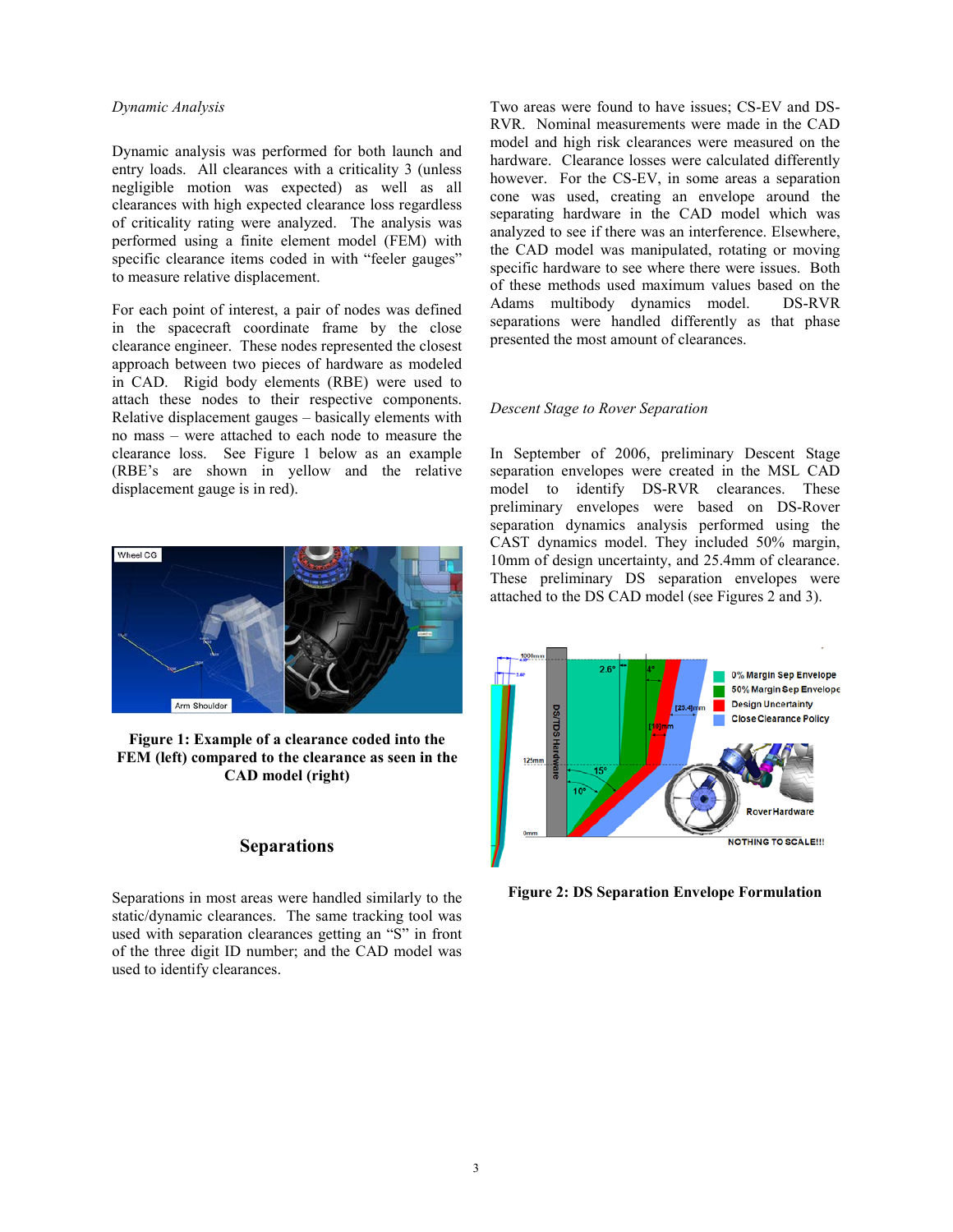

**Figure 3: DS Separation Envelopes in CAD Model**

Then, the list of DS-RVR separation clearances was generated based on measurements between these envelopes and the Rover CAD model. The separation clearances with the highest criticality (3 or 4) were the focus of a second separations study, which was more accurate and less conservative than the study that led to the creation of the preliminary envelopes. These clearances were examined to provide coordinate points for use in the ADAMS Monte Carlo Separations analysis. These coordinates represented the points in the CAD model that came closest to each other on the descent stage and rover hardware during separation.

In March of 2011, a Monte Carlo Separations analysis was performed to determine the final separations clearance of 27 DS points that were defined using the above method. The 27 points were tracked in the rover frame during the first meter of separation and 1000 simulations were run (see Figure 4).



**Figure 4: Separation Trajectories**

Bounding envelopes were generated using these trajectories. These bounding envelopes were imported into the MSL CAD model (see Figure 5).



**Figure 5: Bounding Envelope**

Measurements were then retaken at each of the locations. These measurements were between the new bounding envelopes and the rover hardware. Actual measurements to the separation envelopes could not be done on the actual flight vehicle, as the envelopes are not physical items. However the hardware of interest and their actual close clearances to each other could be measured and compared to the CAD model for verification of hardware positional relationships. These measurements were made using the same process as defined in the static/dynamic clearance section above.

Any separation clearance less than 25mm was reviewed by the MSL EDL Systems Team and Mechanical Engineering teams and has been approved as acceptable. Although in violation of the Close Clearance Policy, these items, either by design could not meet the minimum 25mm clearance or were reviewed and approved as a non-snag or not a separation hazard.

## **Operations**

Operational close clearances were by far the most abundant. This was simply because there were several configurations that needed to be checked with several variables in each configuration. They required a separate tracking tool with different information and were disposition in a different way.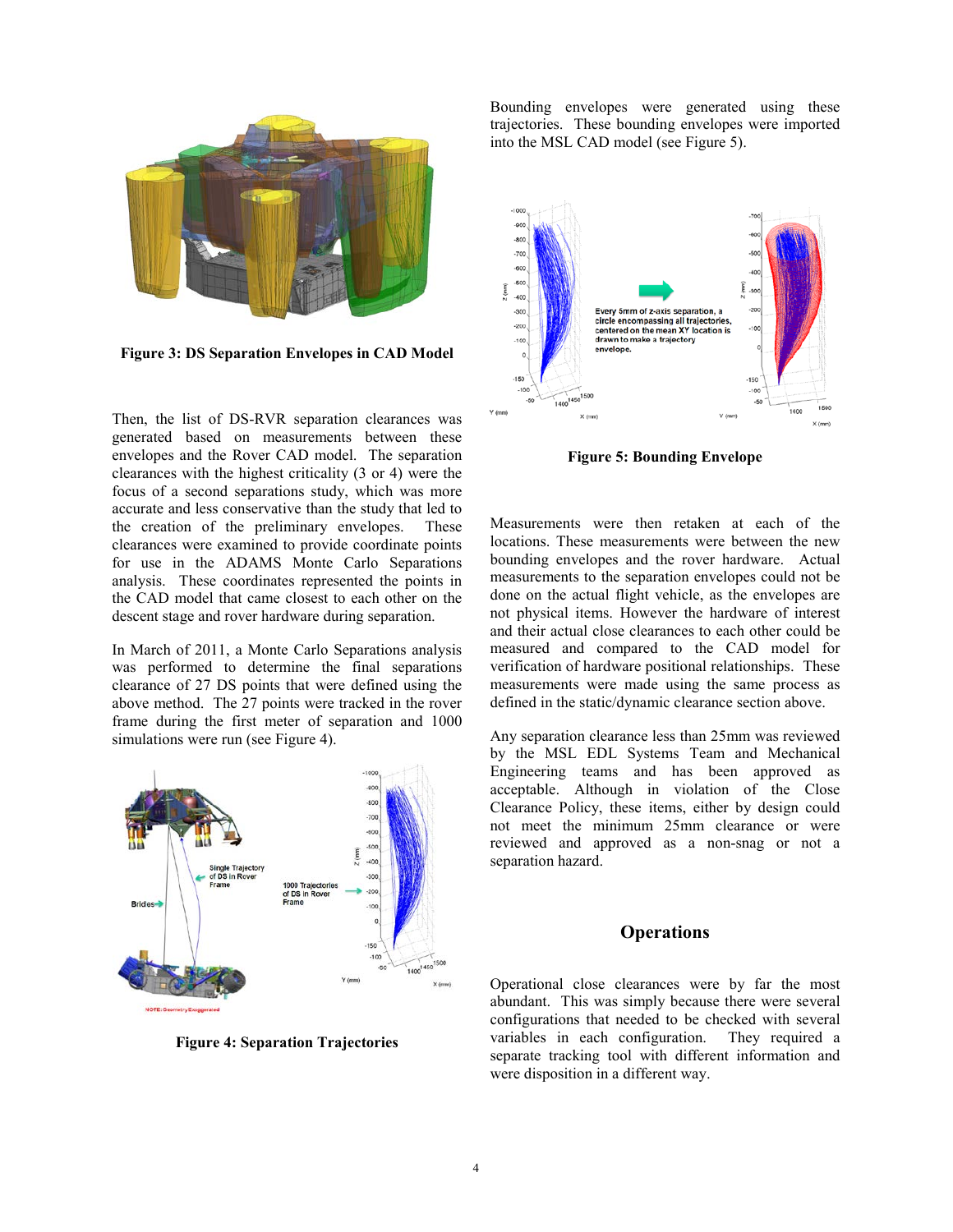## *Process*

Identifying operational clearances started with identifying all of the configurations that the rover would be in during surface operations (and all of the variables for each configuration). This was a list of all of the possible tool placements (Portioner dropoff to CHEMIN, Drill to Bit Box, DRT to Observation Tray, etc.). This included both a nominal position as well as a teach point (a predefined location above or in front of the target that the arm would go to before moving to the nominal position for operations) – as well as some off nominal positions for certain configurations. On top of these different configurations there were also envelopes to consider. These envelopes (Scoop, Inlet Covers, Mobility, etc.) were swept volumes of actuated hardware on the Rover used to check if there were problems when the hardware was open, closed, or in an unknown state.

The arm was then placed into these various configurations in the CAD model and close clearances were recorded. The same criticality rating system was used to identify the clearances with the highest risk, but the tracking tool was slightly different. A three digit id number was still assigned to each clearance. Other similarities were the description, nominal clearance, measured clearance (with procedure number), and dates. What changed was how the clearances were grouped and the fact that clearance losses were no longer calculated. Because there were several variables used in defining the configurations, the clearances were grouped based on the tool involved (Portioner, Scoop, Drill, etc.), the receiver (SAM, Poker, Calibration Target, etc.), the position (how far above or in front of the receiver the tool was), the location (nominal, port side, etc.), and whether or not an envelope was being checked.

During testing both on the flight vehicle and on the engineering model, several measurements were made to compare the clearances identified in the CAD model with actual hardware. Because not every configuration was tested, not every clearance was measured. However, the amount and variety of clearances that were measured proved that there was a strong correlation between the CAD model and the actual hardware and therefore the nominal clearances in the CAD model were sufficient.

Clearances were reviewed with the close clearance engineer and the SA-SPaH (Sample Acquisition – Sample Processing and Handling) mechanical lead. They were dispositioned as one of the following:

A - Use As Is – the clearance doesn't pose a risk of hardware damage.

- B Fault Case (Update Operational Rules) this was used for envelope clearances. If the scoop, inlet cover, etc. failed these clearances would need to be revisited based on the type of failure (open, closed, or unknown). The clearances identify configurations where there would be a problem and the operational rules would need to be updated to reflect that.
- C Write Flight Rule this was used for known, persistent issues such as the mobility interfering with the arm in certain configurations or the Portioner only being able to reach certain points on the Engineering Tray. Flight rules would need to be written to restrict motion in these areas.
- D Hardware Redesign used to identify areas that needed work (no clearance was closed with this disposition)
- E Obsolete hardware was redesigned or configuration was no longer necessary making this clearance a nonissue.

## *Collision Avoidance Model*

For operations, a collision avoidance model was created to ensure that no hardware would collide during Rover movements. This model was created using envelopes that encased Rover hardware. The model would check to make sure that the envelopes never touched when the Rover was commanded to move. This ensures that there is margin during operations and no hardware is damaged from inadvertent contact.

The collision avoidance model was tested using the Rover engineering model. The turret was positioned in a series of configurations that brought it into close proximity with rover hardware and the tolerance on the collision avoidance model was increased until a collision was detected. The actual clearance of the hardware was then measured and compared to the model. The results showed that the collision avoidance model detection was comparable with the as measured clearances and was conservative, ensuring no damage to the hardware.

# **Lessons Learned**

Future missions will benefit from the processes created during MER and expanded upon during MSL for dealing with close clearances. Using the process